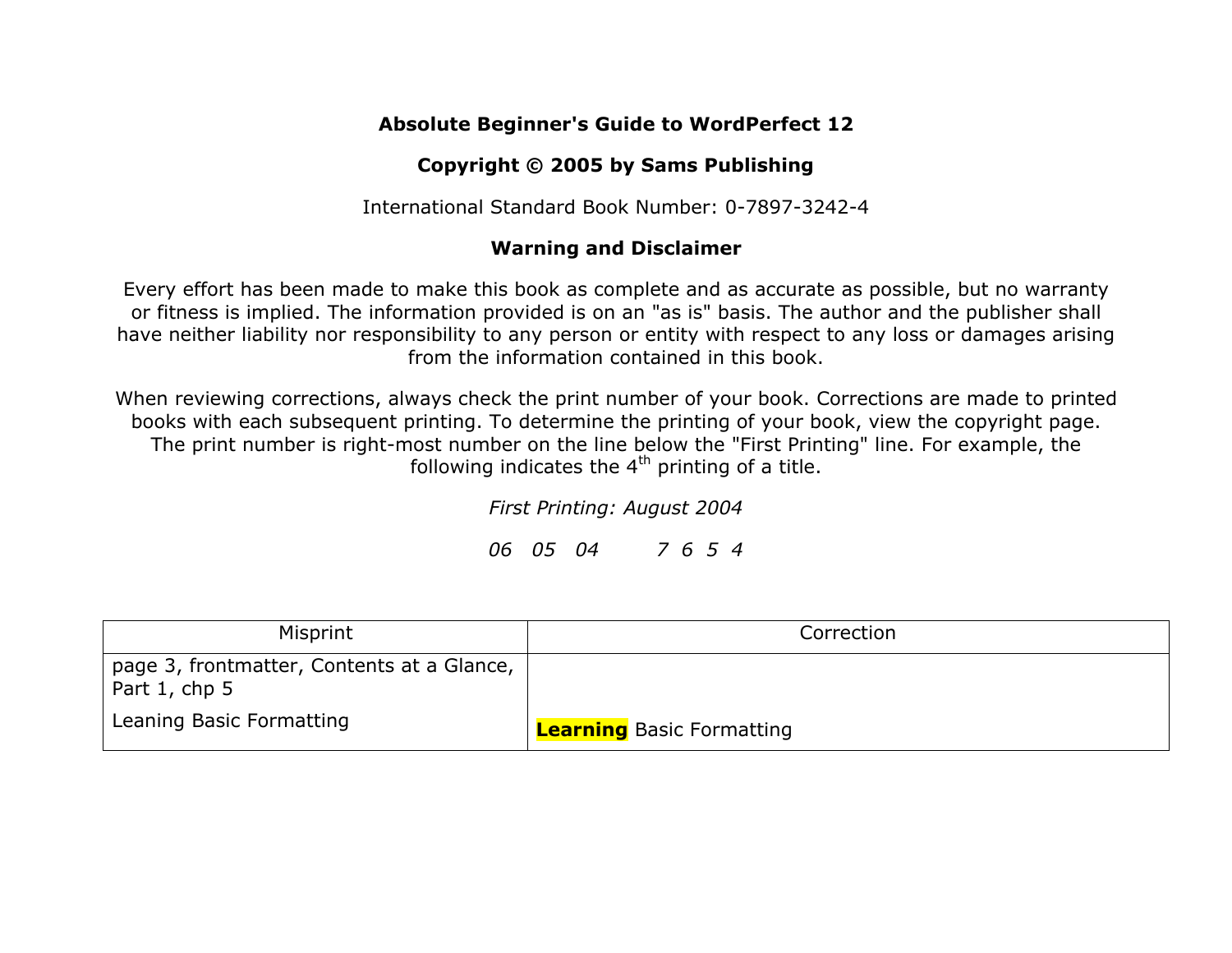| chapter 1, page 11, figure 1.1                                                                                                               | replace figure with                                                                                                                                                                                                                                                                                                                                                                                                               |
|----------------------------------------------------------------------------------------------------------------------------------------------|-----------------------------------------------------------------------------------------------------------------------------------------------------------------------------------------------------------------------------------------------------------------------------------------------------------------------------------------------------------------------------------------------------------------------------------|
|                                                                                                                                              | A<br>WordPerfect 12 [Document1 (unmodified)<br>- 62<br>de Fili New York Forced 121                                                                                                                                                                                                                                                                                                                                                |
|                                                                                                                                              | 12 国は安心職の コータジネノ * 光之* ト・汗・Ⅲ・田・  00 ぱ・ぉ \$1 浮  まそう                                                                                                                                                                                                                                                                                                                                                                                |
|                                                                                                                                              | $\mathbb{E}\left[\left\Vert D_{i}-\mathbf{v}\right\Vert \right]\left\Vert \mathbf{1}-\mathbf{y}\right\Vert \right]\leq\mathbb{E}\left[\left\Vert \mathbf{B}\right\Vert \right]\cdot\mathsf{A}\left[\mathbf{1}-\mathsf{B}\right]\text{ where }% \mathbb{E}\left[\left\Vert \mathbf{B}\right\Vert \right] \geq\mathsf{A}\left[\left\Vert \mathbf{B}\right\Vert \right]$<br>人名西                                                      |
|                                                                                                                                              | <b>WordPerfect 12</b><br>Indoor the WorlF please policitaty or work to work in:<br>@ EucFalcothode<br>C MesselWad Voca<br>C. MorFanot Conic Haio Andre 2 C.<br>C WodFered Japan Kode<br>Framade you droote thanges the look of and culore found in the WarPerfect waiting.com<br>To sharge the weinsacce your culing of Verdiferies: senior, slick floods "-folkspace<br><b>Lance</b><br>$\frac{1}{2}$<br><b>M. Show shapedup</b> |
|                                                                                                                                              | <b>SCIENTIFICATION</b><br>Publical Act<br><b>Distanced</b>                                                                                                                                                                                                                                                                                                                                                                        |
|                                                                                                                                              | Show at startup                                                                                                                                                                                                                                                                                                                                                                                                                   |
| chapter 1, page 11, last paragraph, 2nd<br>line                                                                                              | <b>disable</b> the "Show at startup"                                                                                                                                                                                                                                                                                                                                                                                              |
| click to un-check the "Show at startup"                                                                                                      |                                                                                                                                                                                                                                                                                                                                                                                                                                   |
| chapter 3, page 46, figure caption 3.9                                                                                                       |                                                                                                                                                                                                                                                                                                                                                                                                                                   |
| The Conversation Utility button on the<br>Microsoft Word Compatibility toolbar<br>makes it easy to convert multiple files to<br>WordPerfect. | The Conversation Utility button makes it easy to convert multiple<br>files to WordPerfect.                                                                                                                                                                                                                                                                                                                                        |
| chapter 3, page 48, $#4$ in list                                                                                                             |                                                                                                                                                                                                                                                                                                                                                                                                                                   |
| 4. Click the <b>Paste</b> button, or choose <b>Edit,</b><br>Paste, or click Move.                                                            | 4. Click the Paste button, or choose Edit, Paste.                                                                                                                                                                                                                                                                                                                                                                                 |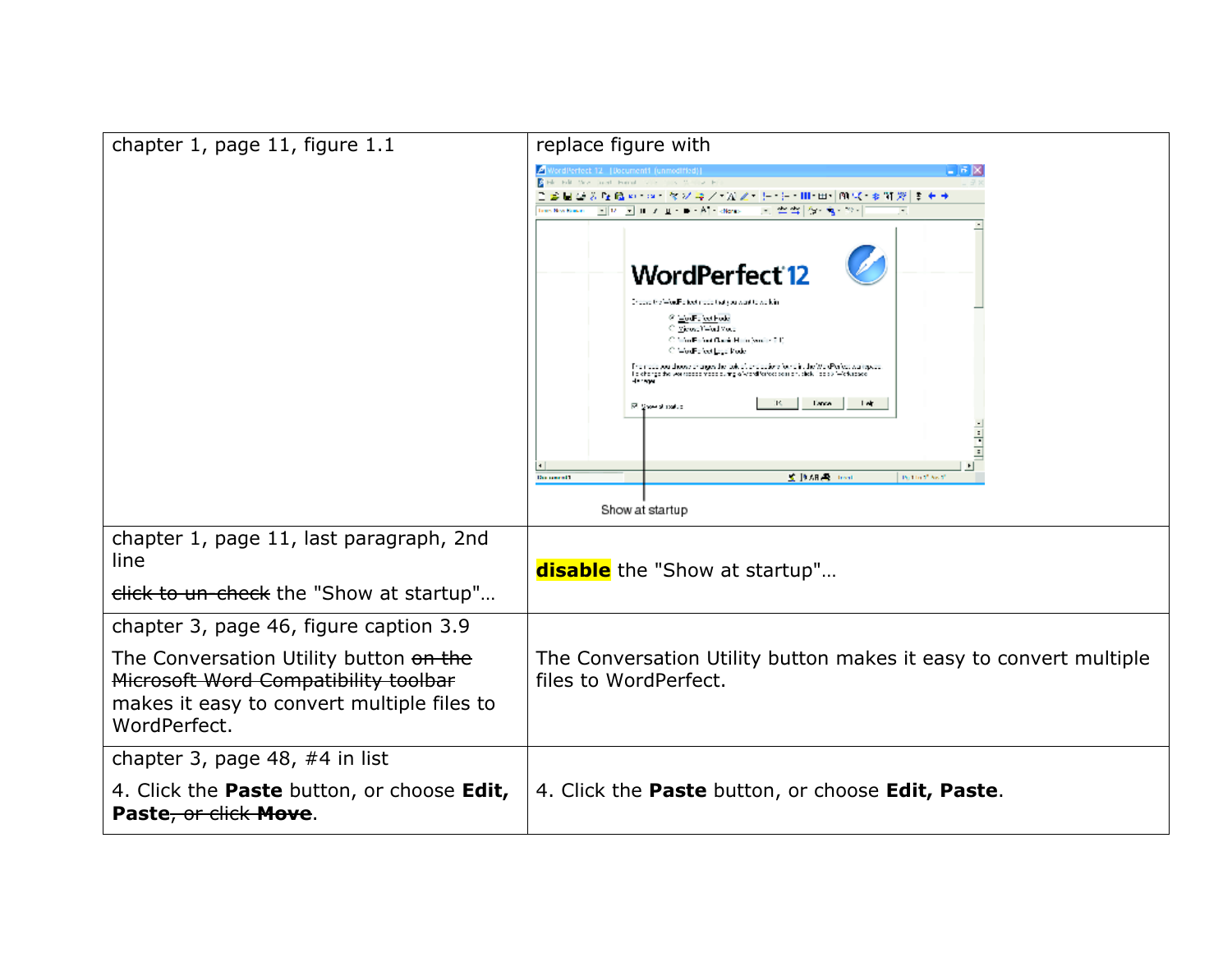| chapter 9, page 152, first paragraph under<br>Paired Styles heading, 2nd sentence                 |                                                                                     |
|---------------------------------------------------------------------------------------------------|-------------------------------------------------------------------------------------|
| A paired style is really two styles used in<br>tandem ("paired"): an on style and an off<br>style | A paired style is really two styles used in tandem: an on style and<br>an off style |
| chapter 10, page 167, figure 10.3, callout                                                        |                                                                                     |
| Cell <del>C</del> 4                                                                               | Cell <b>D</b> 4                                                                     |
| chapter 16, page 307, note, 3rd sentence                                                          |                                                                                     |
| Note that the browser/templates package                                                           | Note that the browser $\&$ templates package                                        |